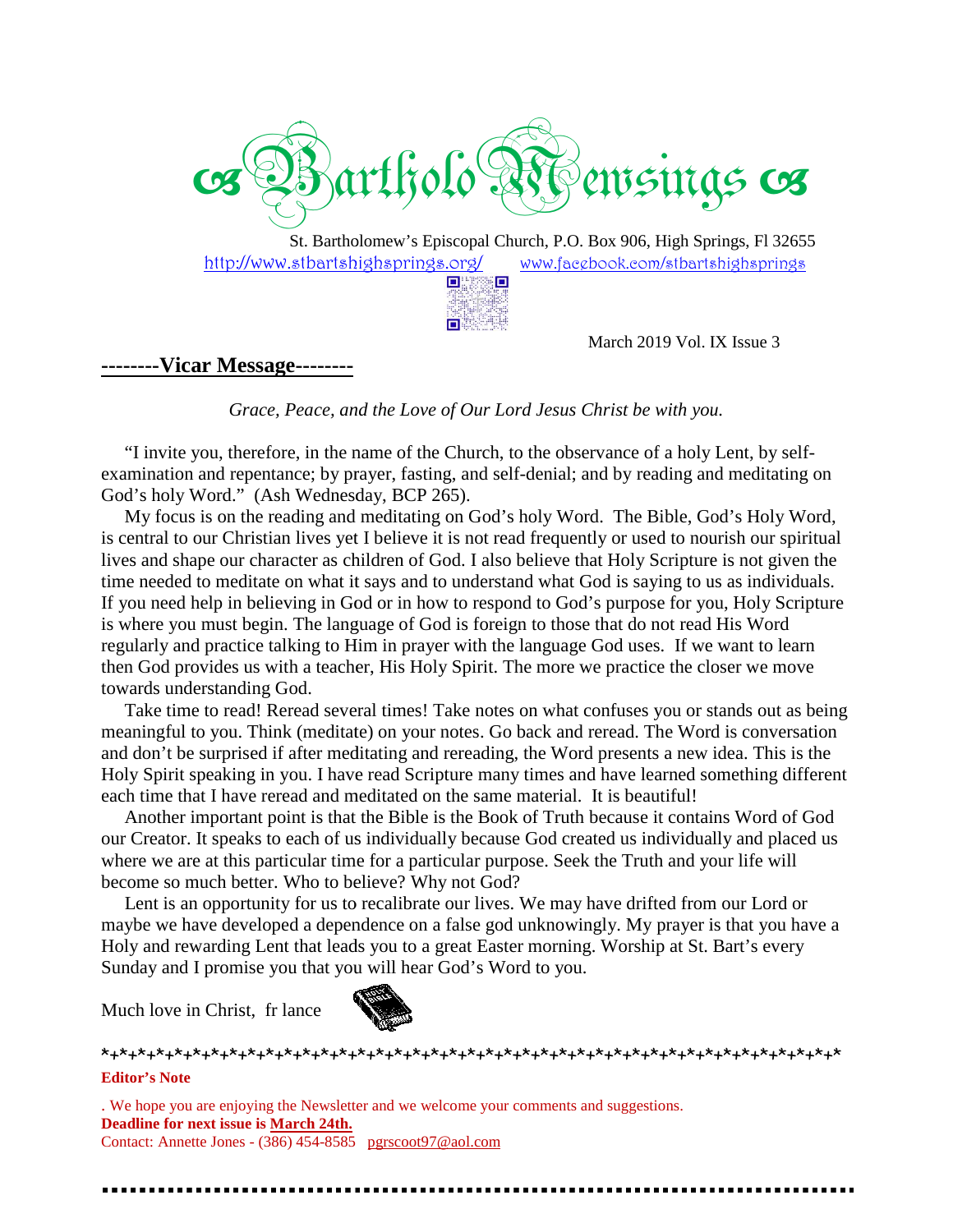This month the newsletter is sprinkled with facts and tidbits about the month of March. Enjoy!

In come the March winds, They blow and blow, They sweep up the brown leaves That green ones may grow. –George Washington Wright Houghton, American poet (1850–91) \*+\*+\*+\*+\*+\*+\*+\*+\*+\*+\*+\*+\*+\*+\*+\*+\*+\*+\*+\*+\*+\*+\*+\*+\*+\*+\*+\*+\*+\*+\*+\*+\*+\*+\*+\*+\*+\*+\*+\*+\*

## Highlights from the St. Bart's Annual Meeting 2/171/9

- **Convention Delegates Election** St. Bart's, as a Mission Church, is entitled to 2 delegates. Neil and Susan Boyle were elected as delegates to attend the 2020 Diocesan Convention. This year's (2019) attending delegates were Ladd and Cherie Harris, chosen last year, and they will serve as alternates.
- **Treasurer Resigned** Gail Dispenza has served St. Bart's admirably in the position of Treasurer for many years and has asked to be replaced. Fr. Lance has accepted her resignation and the new Treasurer for St. Barth's will be Neil Boyle.
- **Mission Board Election** Due to the death of Ed Lundy and Stefanie Sauble's move to Nevada, we had two vacancies on the Mission Board. Ladd Harris and Samantha Shiver were elected for three year terms of office. The Mission Board now consists of: Fr. Lance, Vicar, Carol Griffin, Senior Warden, Ed Shiver Junior Warden, with help from Joe Scianimanico; Jane Woodward, Ladd Harris and Samantha Shiver. Annette Jones serves as Clerk and Neil Boyle is Treasurer. The Clerk and the Treasurer remain in these positions and do not have to be elected members of the board.
- **Status of the Church Finances** The annual budget for our church runs about \$60,000.00 and this past year (2018) we suffered a net loss of \$8000.00 due to expenses exceeding expectation. Thus far 2019 pledges are consistent with the last two years but expenses continue to rise. Charles Jones, Chairman of the Finance Committee has requested that each person pledging consider adding \$15.00 per month to help make up the deficit. Fund-raisers are not figured into the budget and therefore the support of those events will also help in making up the deficit.

 The current budget is posted on the bulletin in the parish hall. If you would like a copy, please contact Charles Jones at jactjones@aol.com.

• **Annual Parish Report** Fr. Lance began his eighth year with us in Feb. He is sad to report our loss in death of parishioners Edgar Lundy, Kenneth Hornby, Patricia Doughty, Maynard Swanson, and friend of the church, Sam Viviano. However, he celebrates that we have added several strong new members to our church family during the past year. Our mission church participates in Diocese programs, has an active Sunday school and Youth program, have two services each Sunday: 8am and 10am, as well as a Wednesday evening service, and celebrates a complete church year including the Great Easter Vigil. We baptize and confirm and also reach out into our community. The health of this church is excellent and God is at work in this congregation.

**Note:** Should you desire more information, a complete copy of the minutes of the Annual Meeting of St. Bartholomew's Episcopal Church can be found posted on the bulletin board in the Parish Hall.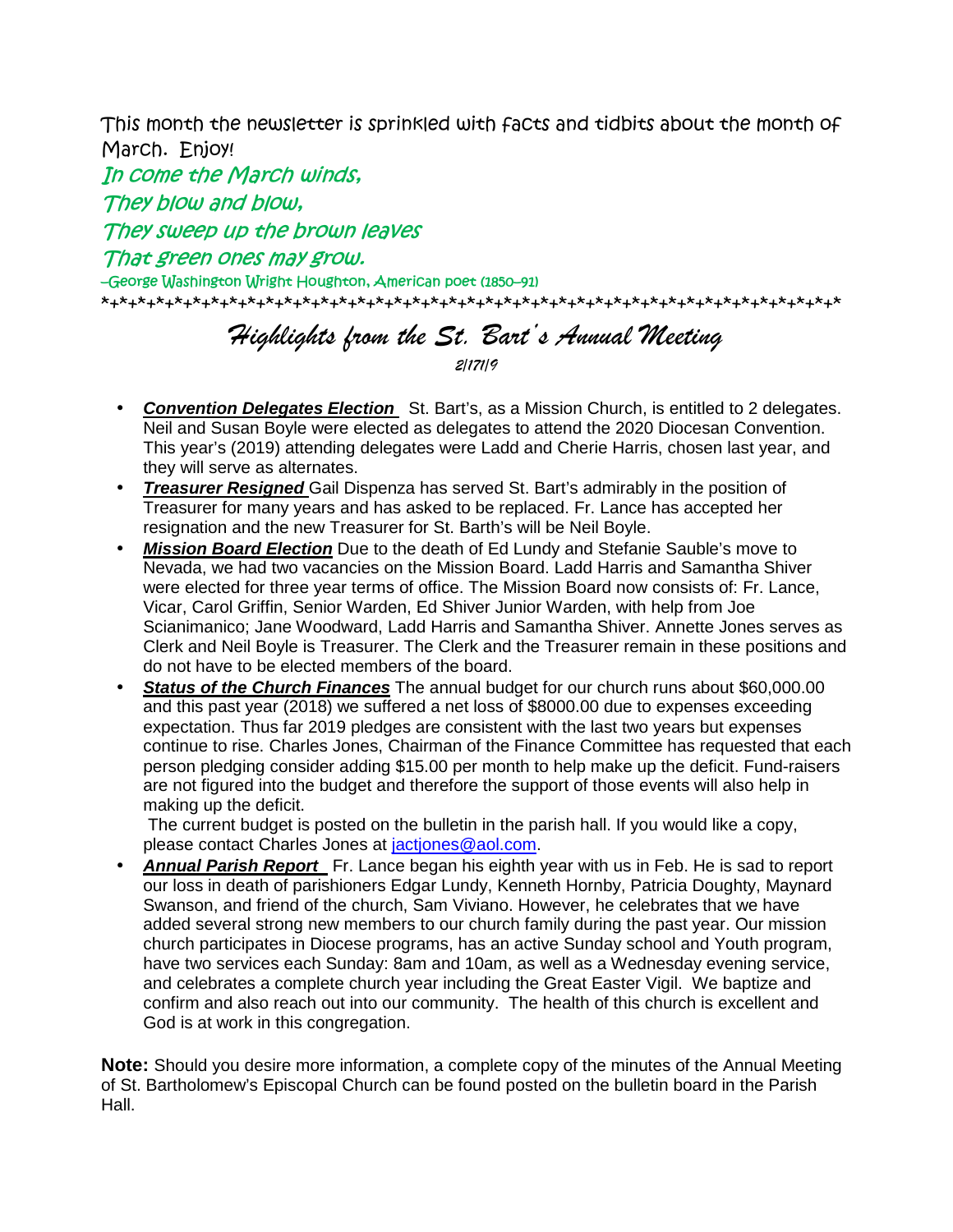

Lent is a period of preparation for Easter beginning with Ash Wednesday and lasting 40<br>week days to Easter. It is a time to develop a closer relationship with our Savior, Jesus week days to Easter. It is a time to develop a closer relationship with our Savior, Jesus Christ. It can also be a time to strengthen relationships with our fellow Christians. Consider the Wednesday opportunities of worship. Christ. It can also be a time to strengthen relationships with our fellow Christians.<br>Consider the Wednesday opportunities of worship.<br>The Wednesday morning Bible Study at 9:30 not only gives us the opportunity to read,

discuss and grow in the Word of God, but to encourage each other on our spiritual journey. Wednesday evening offers another opportunity to Fellowship during our Evening Prayer discuss and grow in the Word of God, but to encourage each other on our spiritual<br>Wednesday evening offers another opportunity to Fellowship during our Evening P<br>and Healing service at 5:00. It is a beautiful, intimate an enhance your spiritual life during this Lenten season and beyond. We - dcaga *from* the Scaccor Waradee......Carol Griffin 386-497-2292<br>
oreparation for Easter beginning with Ash Wednesday and lasting 40<br>
oreparation for Easter beginning with Ash Wednesday and lasting 40<br>
be a time to de to develop a closer relationship with our Savior, Jes<br>rengthen relationships with our fellow Christians.<br>inities of worship.<br>tudy at 9:30 not only gives us the opportunity to read<br>God, but to encourage each other on our sp

enhance your spiritual life during this Lenten season and beyond.<br>This Lent try adding something to your life by enjoying additional fellowship with your St. Bart's family.

As stated in Hebrews:

"And let us consider how we may spur one another on toward love and good deeds, <sup>25</sup> not giving up meeting together, as some are in the habit of doing, but encouraging one another—and all the more as you see the Day approaching. Hebrews 10:24-25 (NIV).

- F ind Strong Relationships
- E ncourage Each Other
- L ive in Harmony
- L earn Contentment
- O ffer Assistance
- W illing to be involved
- S avor Christian Fellowship
- H armony with All
- I dentify Satan's Deceptions
- P articipate Regularly

## This month's Godwink: Listen To The Voice! Listen To

Squire, I'm so thankful for your book "When God Winks". It has become one of my favorite topics. Here's our story.

My husband used to go to the woods outside our home and shoot his pellet gun. He'd shoot squirrels and birds "for recreation". He's never done it again...not one time since "that" day.

It was a beautiful day and I was inside the house playing with my little 2 year old son. My husband walked in. His face was ashen. He just stood there. I asked him what was wrong.

"I shot a bird," he said.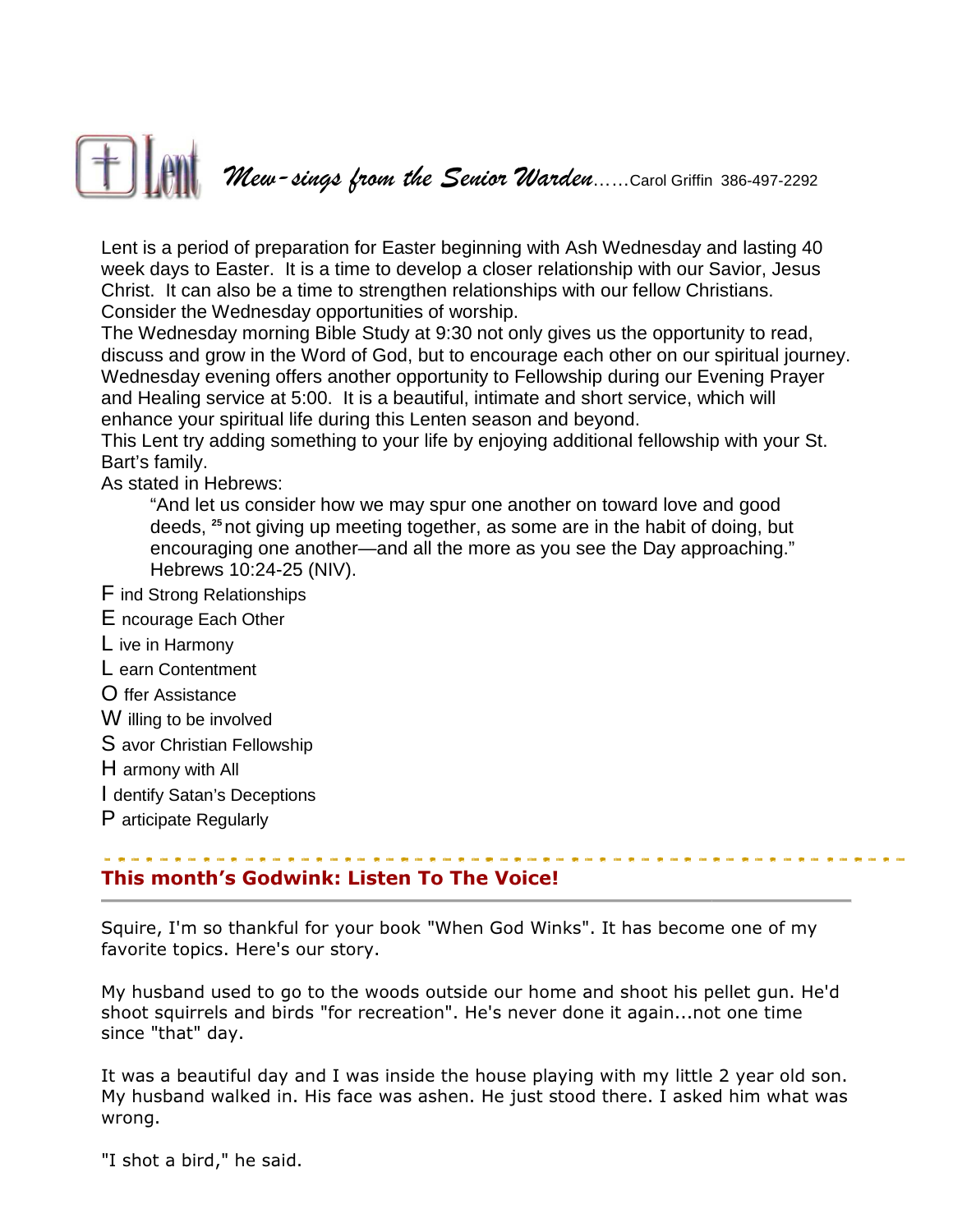"But why are you looking like that?"

"I shouldn't have shot it. But I did."

"But why are you looking like that?"<br>"I shouldn't have shot it. But I did."<br>"What in the world are you talking about?" I asked.

Expressionlessly he explained: "I had the gun pointed up at the bird...when I distinctly heard a voice tell me NOT TO SHOOT THE BIRD OR LIGHTENING WILL STRIKE. But... But...I shot it anyway." Expressionlessly he explained: "I had the gun pointed up at the bird...when I distinctly<br>heard a voice tell me NOT TO SHOOT THE BIRD OR LIGHTENING WILL STRIKE. But...I<br>shot it anyway."<br>I kind of laughed, shrugged it off, w

I kind of laughed, shrugged it off, with a little sarcastic, disbelieving tone to my voice: sight! So, come on in and relax."

Later on, I fed my son a hot dog and put him to bed. But, when my husband and I sat down to have spaghetti I decided to get my son up to join us.

Just as he sat down in the chair, we heard the loudest "BOOM" you could ever Later on, I fed my son a hot dog and put him to bed. But, when my husband and<br>down to have spaghetti I decided to get my son up to join us.<br>Just as he sat down in the chair, we heard the loudest "BOOM" you could ever<br>imagi heater was, thinking it had exploded. It wasn't the hot water heater. lay-it's beautiful, no rain in<br>when my husband and I sat<br>us.<br>OM" you could ever<br>o where the hot water<br>er heater.<br>had taken him out of bed.<br>wall was blown out all over

Then we ran into my son's room, where moments before I had taken him out of bed. We couldn't believe what we saw! It was in shambles. The wall was blown out all ove the room. Debris everywhere. heater was, thinking it had exploded. It wasn't the hot water heater.<br>Then we ran into my son's room, where moments before I had taken him out of bed.<br>We couldn't believe what we saw! It was in shambles. The wall was blown

We couldn't understand what was going on. My husband's aunt and uncle, who lived next door, came running over to see if we were OK.

They said, "Strangest thing...even though it's not raining and there isn't a storm, we saw lightening hit that tree right outside the room."

Chills ran down my spine at that moment. They still run down my spine each time I think about it.

To this day, my husband goes out of his way to avoid killing even a spider. And now, I have come to know who "That Voice" came from.

I'm so thankful that, at just the right moment, I decided to get my son out of bed that night. I'm so thankful that the Lord showed us His mercy, but also taught us a lesson: Listen to His voice. next door, came running over to see if we were OK.<br>They said, "Strangest thing...even though it's not raining and there isn't a storm, we<br>saw lightening hit that tree right outside the room."<br>Chills ran down my spine at th

March was the beginning of our year until we changed to the 'New Style ' or 'Gregorian' *calendar in 1752, and it is only since then that our year begins on 1 1752, then our begins* st *January.*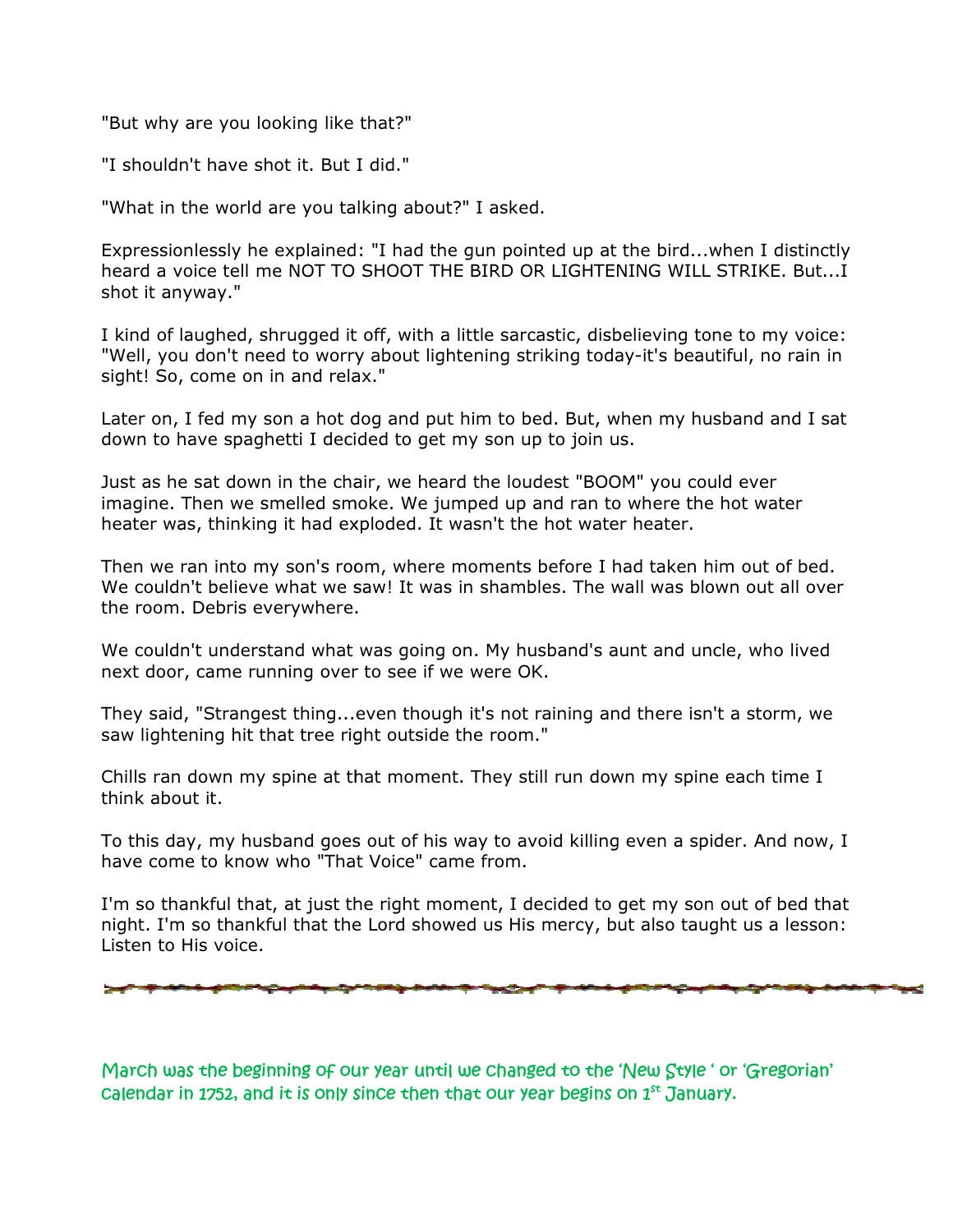



Mar 3 -- Pot Luck

Mar 10 – Cornelia

 Mar 17 – Marje/ Betty 3/24 – Lisa/Carol Mar 31 – Tracie/Jane

<u>If you would like to volunteer to provide a light snack and drink, please contact Nancy Brewer 386-496-3445</u>

## $5050$  Lessons for March Q  $C3C3$

*March 3<sup>n</sup>*: Exodus 34:29-33; Psalm 99; 2 Corinthians 3:12-4:2; Luke 9:28-36, (37-43)

- $6<sup>th</sup>$ : Ash Wednesday Joel 2:1-2,12-17; Psalm 103; 2 Corinthians 5:20b-6:10; Matthew 6:1-6,16-21
- $10^{th}$ : Deuteronomy 26:1-11; Psalm 91:1-2,9-16; Romans 10:8b-13; Luke 4:1-13
- $17<sup>th</sup>$ : Genesis 15:1-12,17-18; Psalm 27; Philippians 3:17-4:1, 12-17; Luke 13:31-35
- $24$ <sup>th</sup>: Exodus 3:1-15; Psalm 63:1-8; 1 Corinthians 10:1-13; Luke 13:1-9
	- 31<sup>st</sup>: Joshua 5:9-12; Psalm 32; 2 Corinthians 5:16-21; Luke 15:1-3,11b-32

## *DIOSCESAN CONVENTION REPORT CONVENTION REPORT…..*Cherie Harris

Ladd & I would like to thank you for electing us as your delegates to the  $176^{\text{th}}$ Annual Convention of the Episcopal Diocese of Florida. This year's theme was "Living in the Spirit." A lot of what is being applied at the Diocesan level can also work here at St. Bart's. Ladd & I would like to thank you for electing us as your delegates to the  $176^{\text{th}}$ <br>Annual Convention of the Episcopal Diocese of Florida. This year's theme was<br>"Living in the Spirit." A lot of what is being applied at

we give generously." We need to dig deep and see where EACH of us can give of our time, talents, and treasure. We all have unique gifts that can be used to glorify Christ here in our beautiful church community. tiplied back to us as<br>
H of us can give of<br>
be used to glorify<br>
Ily literate<br>
a Diocese. What are<br>
ourselves and our

We heard that Bishop Howard would like to see us have Biblically literate congregations. He has the goal of reading the Bible in a year as a Diocese. What are YOU doing to further your study of the Word?

We heard how evangelism is NOT a program. It's a renewal of ourselves and our communities. We need to depend on the Holy Spirit, through prayer, orienting our hearts towards Him. Where is God redirecting us as a church? we give generously." We need to dig deep and see where EACH of us can give of our time, talents, and treasure. We all have unique gifts that can be used to glorify Christ here in our beautiful church community.<br>We heard th

It was evident that the Holy Spirit is at work in every aspect of our Diocese. We were inspired as we listened to the different speakers and are hopeful for the future of our Diocese and church.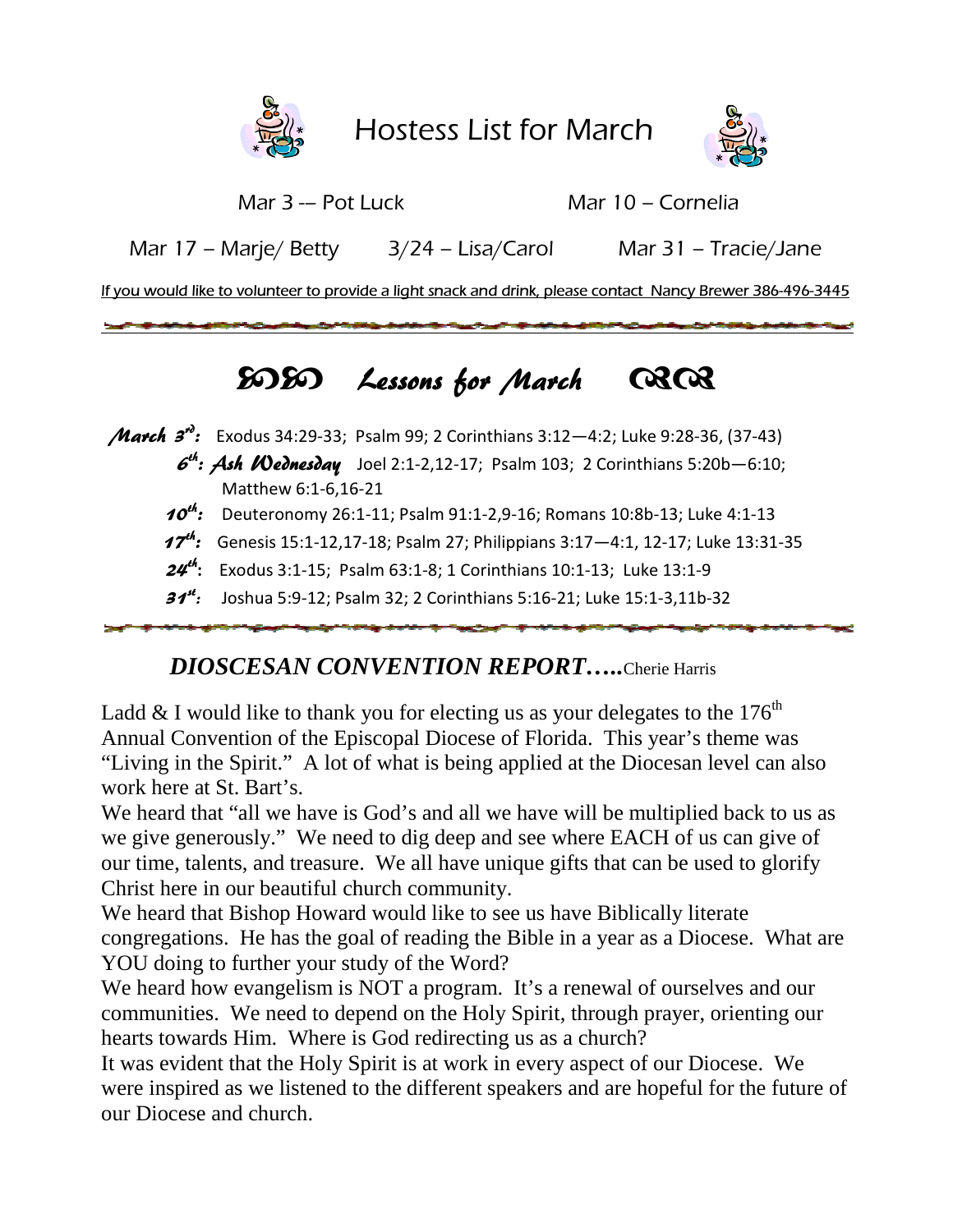# News Flash **BEN HILL RECEIVES BISHOP'S CROSS AWARD**

Following is the speech given by the Bishop at the time he awarded the Bishop's Cross to our own Ben Hill.



Care in Long Beach, Mississippi.

Benjamin Hill

St. Bartholomew's, High Springs Ben has been an active member of St. Bartholomew's in High Springs for 17 years. Ben grew up in church, but it wasn't until after college that he became more involved in church ministries. He moved to Florida in 2001 and began attending St. Bart's. Early after I arrived as your Bishop, Ben's leadership was instrumental in the healing of a split in the St. Bart's congregation which decimated membership at the church. At St. split in the St. Bart's congregation which<br>decimated membership at the church. At St.<br>Bart's he served as Junior and Senior Warden, Sunday School teacher and youth mentor, and lead the capital campaign to build a new parish hall without incurring any debt. Ben is also very involved in the Diocese, serving as a member and Vice-chair of Diocesan Council, a member and Chair of the Communications Commission, as Santa Fe Regional Warden, and has led many mission trips to the Mississippi Gulf Coast as a member of the Katrina Task Force which led over 40 mission trips to Camp Coast St. Bartholomew's, High Springs<br>Ben has been an active member of St.<br>Bartholomew's in High Springs for 17 years.<br>Ben grew up in church, but it wasn't until after<br>college that he became more involved in church<br>ministries. H Sunday School teacher and youth mentor, and<br>
lead the capital campaign to build a new parish<br>
hall without incurring any debt.<br>
Ben is also very involved in the Diocese, serving<br>
as a member and Vice-chair of Diocesan Coun

I asked Ben to serve as Diocesan Treasurer several years ago, which he viewed as a new challenge. I asked Ben to serve as Diocesan Treasurer several years ago, which he viewed as a new cha<br>In this position, Ben's gift of business administration skills were put to use on behalf of the Diocese. Observing an obsolete and dysfunctional finance process, Ben be began the overhaul of people, processes, and systems, contracting with a consultant firm to launch a search for a new Controller. The goal of these changes was to simplify the Diocesan finances, while making them more accurate, timely, transparent and useful in fiduciary decision-making. During this transition he partnered with almost every ministry, especially the Foundation, Council, and the Budget and Finance committees, to bring state-of-the-art, accurate information to the fiduciary decision makers. We now have the ability to document the ACTUAL income and spending of the Diocese. We now have the ability to document the ACTUAL income and spending of the Diocese.<br>It is my honor to give Ben Hill the Bishop's Cross for his service, his talent, and his friendship.

*Daylight Saving Time begins begins on Sunday, March 11, at 2:00 A.M. Don't forget to set your clocks forward!*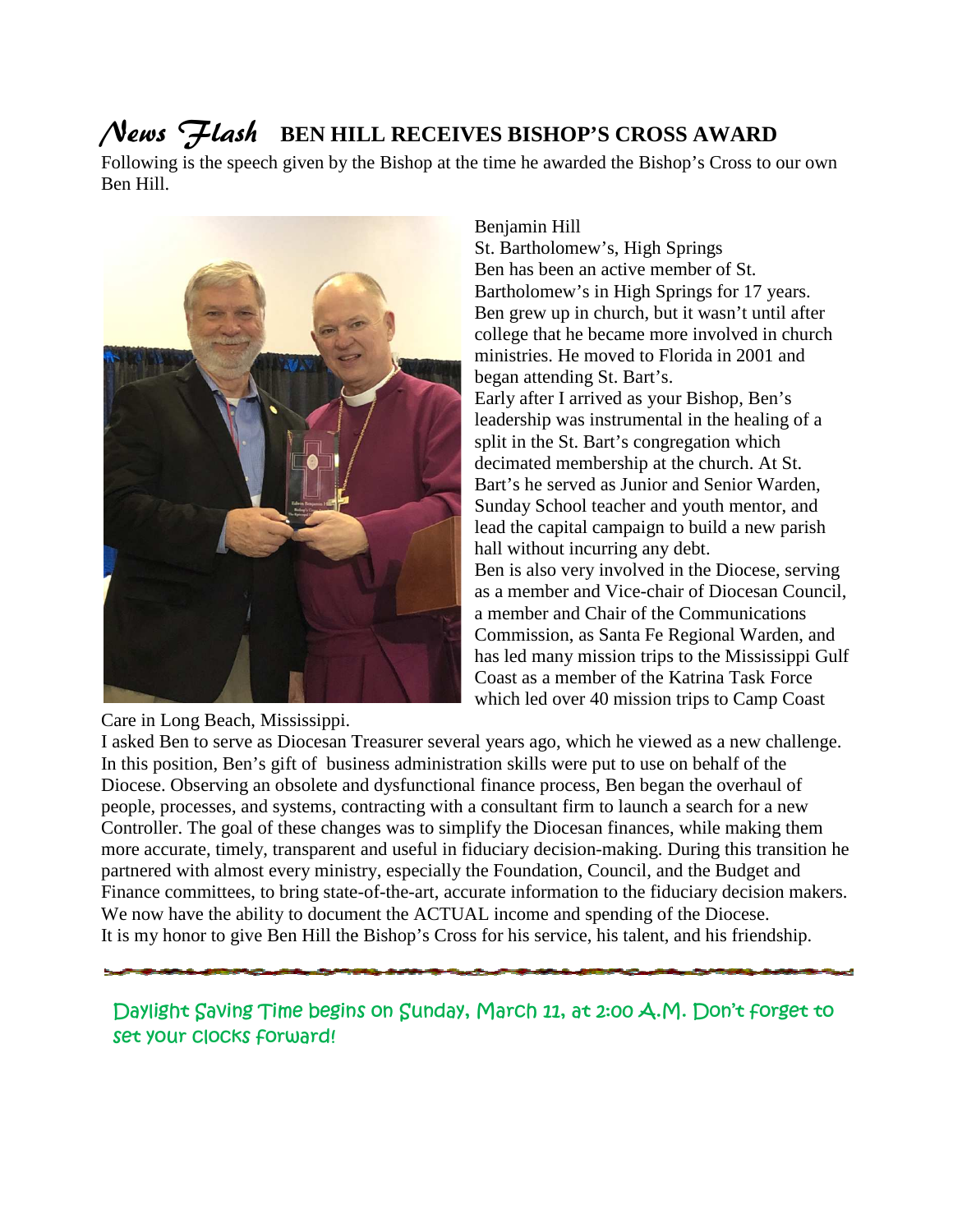

# Pictures from Chili Cook-off



The winners with their "awards!"<br>Ben Hill – 2<sup>nd</sup> Place Sharon Scianimanico – 1 $^{\rm st}$  Place Ed Shiver – 3<sup>rd</sup> Place

Great fun was had by all





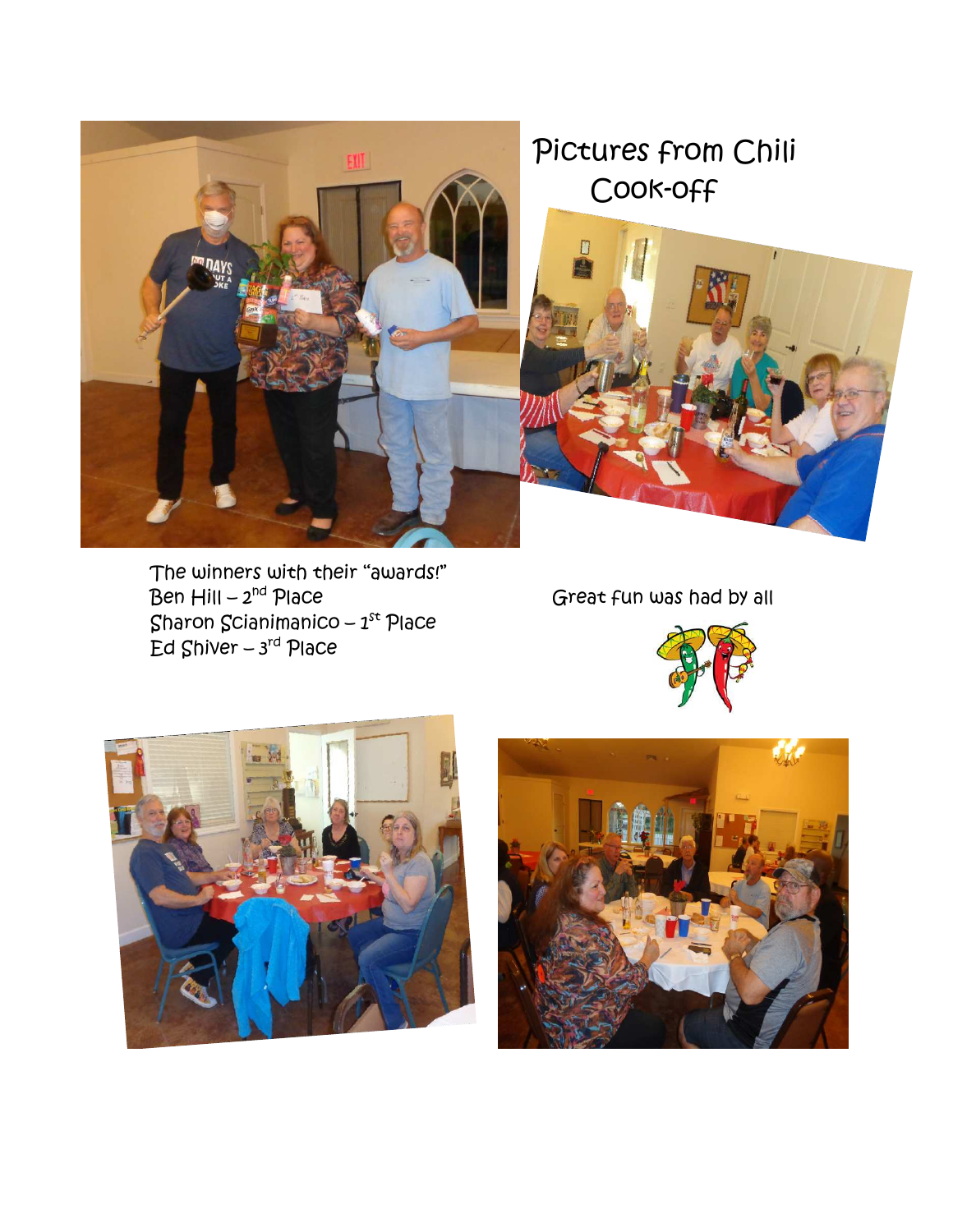

Nancy, Betty and Lisa, great servers who kept the chili coming!





March Birthdays 1 – Adam Cason 16 – Lisa Rhan 16 – Alex Scianimanico 20 – Adele Marston 20 – Chris Ellison

- 21 Cole Diepersloot
- 23 Jane Woodward
- 31 Mason Ellison

<u>Inniversaries in March</u> ,<br>V



 6 -- Cornelia & Richad S Swann 19 – Rosina & Jason Dennis Dennis

Congratulations to Each of YOU! If your name does not appear here, please contact your Editor to have it added for next time.

March has two full Moons this year! The first full Moon, the *Full Worm Moon*, occurs on the 1st at 7:51 P.M. EST. The second, the *Full Sap Moon* (also a <u>Blue Moon),</u> *occurs on the 31st at 8:37 A.M. A.M. EDT.*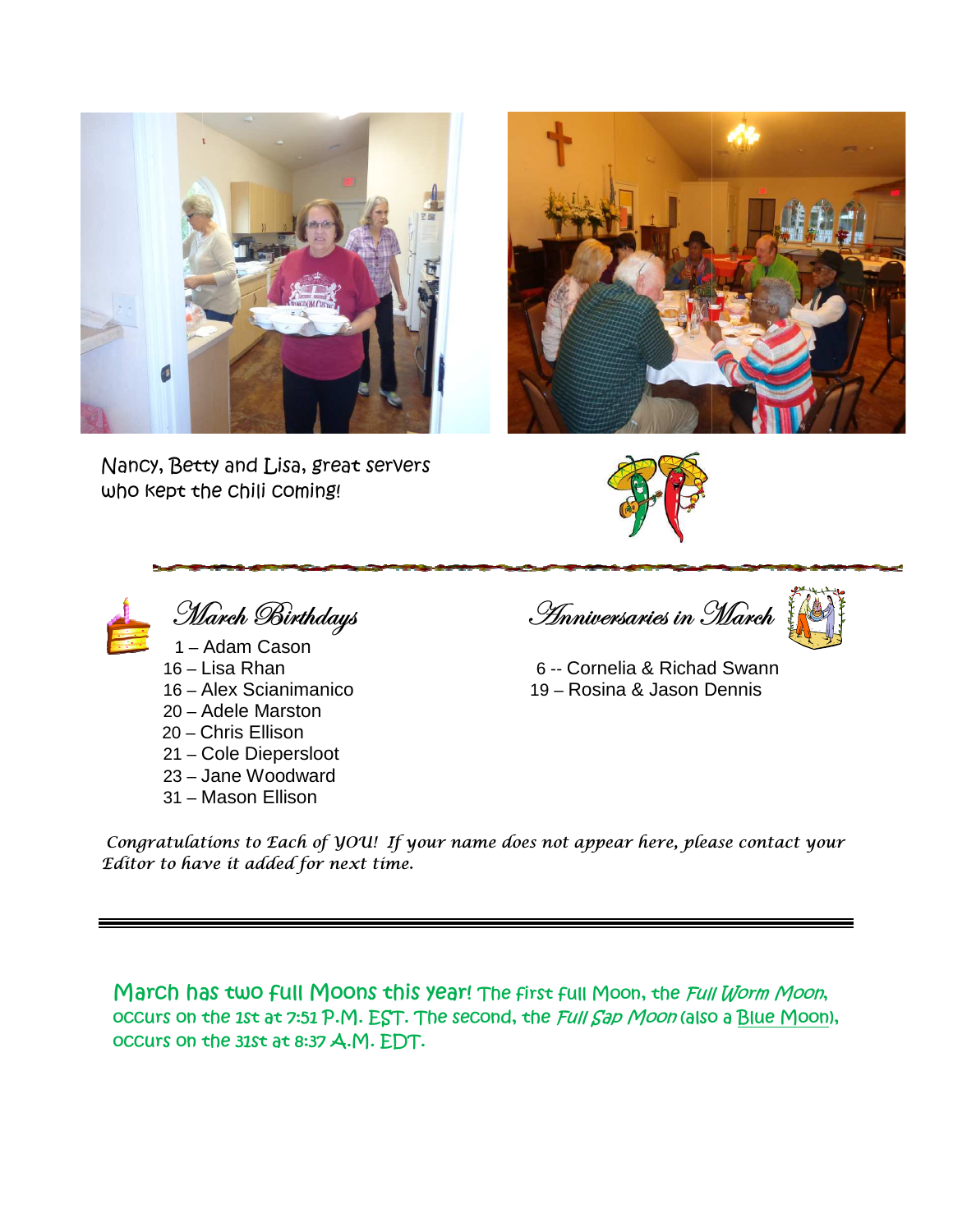



## Sunday School Teaching Schedule for 10am Services

| March $3^{\text{rd}}$ :                                                                                         | <b>Betty</b><br><b>Ben</b> | March $10^{\text{th}}$ : | Sheryl<br>Cherie   |
|-----------------------------------------------------------------------------------------------------------------|----------------------------|--------------------------|--------------------|
| March $17^{\text{th}}$ :                                                                                        | <b>Ben</b><br>Sam          | March $24^{\text{th}}$ : | Sheryl<br>Cornelia |
| the contract of the contract of the contract of the contract of the contract of the contract of the contract of |                            |                          |                    |

March  $31^{st}$ : Youth Sunday

## Upcoming Children & Youth Events

- March 31<sup>st</sup>: Youth Sunday<br>Upcoming Children & Youth Events<br>~ Tues. March 5<sup>th</sup>: Shrove Tuesday Pancake Supper
- $\sim$  Wed. March 6<sup>th</sup>: Ash Wednesday service
- ~ Wed. March 6th: Ash Wednesday service<br>~ Wed. March 13<sup>th</sup> at 7pm: Youth Group
- $\sim$  Wed. March 20<sup>th</sup>: No Youth Group Meeting this Week
- $\sim$  Wed. March 27<sup>th</sup> at 6pm: Leadership Meeting for Sr. Youth<br>7pm: Youth Group 7pm: Youth Group
- $\sim$  Sun. March 31st at 10am service: Youth Sunday!!



Chalice Bearers - March

 3/3 – Annette 3/10 – Wes 3/17 – Margaret 3/24 - Gregg 3/31 – Cherie

Lay Readers –March March



 3/3 – Margaret Palmer Margaret Palmer 3/10 – Annette Jones  $3/17$  – Charles Jones 3/24 – Debra Wright 3/31 – Our Youth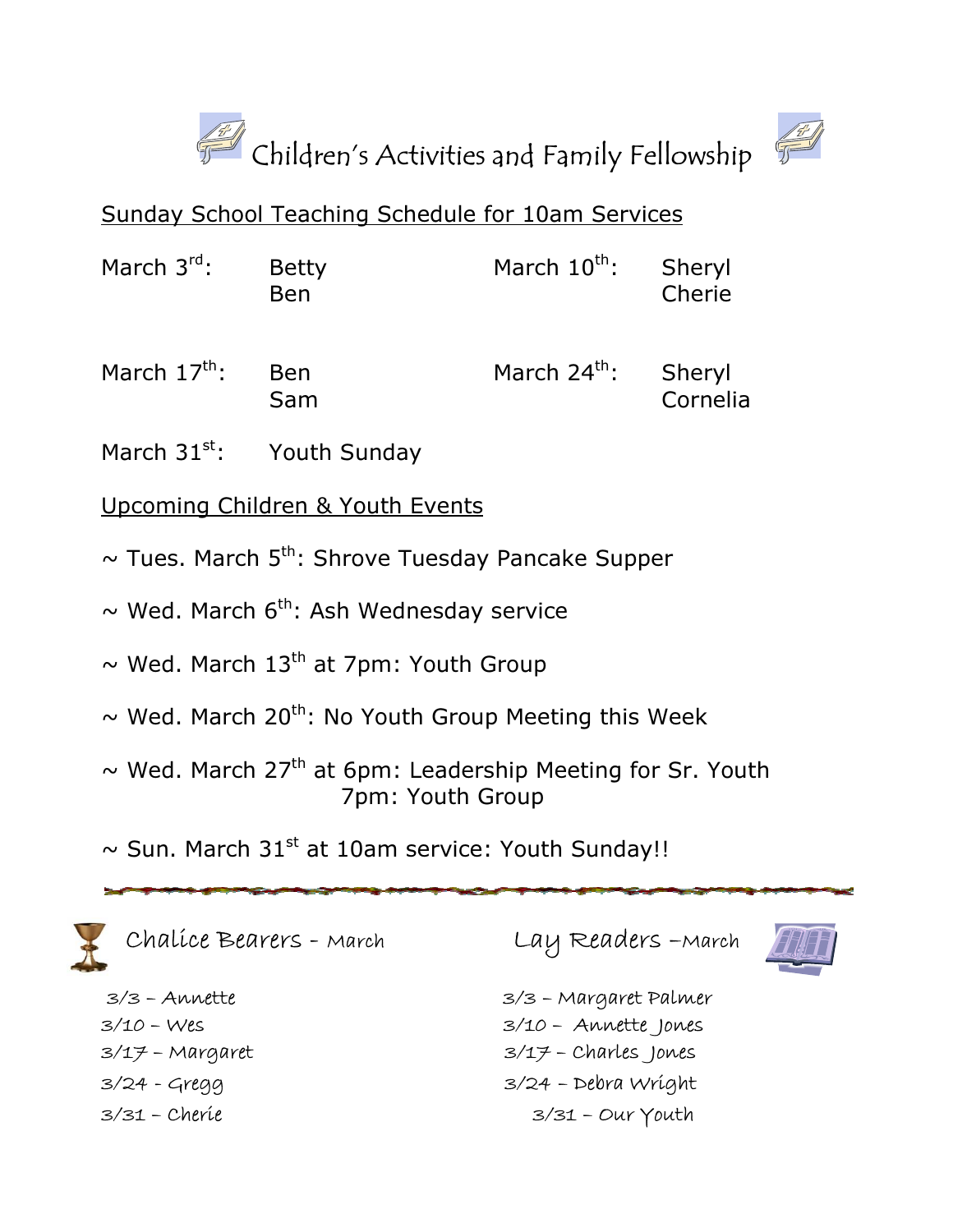The third in the series of short articles on the twelve apostles which your editor will be sharing in this year's issues of the BartholoMewsings.

Can there any good thing come out of Nazareth? ~John 1:46 (KJV)

#### THE TWELVE IN EACH OF US<br>Nathanael,The Discriminator Nathanael. The Discriminator By Terry Helwig

When Philip told Nathanael about Jesus, Nathanael asked, "Can anything good come out of Nazareth Nazareth? Nathanael questioned whether the Son of God could come from such unlik could come from such unlikely surroundings, a small town eight miles south of his own hometown of Cana.

 I once talked with a minister of an inner city church who wanted his congregation to welcome street people more readily, so he disguised himself one Sunday. He dirtied his face and hands, messed up his hair, and put on a beard and old ragged clothes. He went into the church, slid into a pew, and waited to see what would happen. his own hometown of Cana.<br>I once talked with a minister of an inner city church who wanted his ngregation to welcome street people more readily, so he disguised himse<br>e Sunday. He dirtied his face and hands, messed up his ort articles on the twelve apostles which your<br>year's issues of the BartholoMewsings.<br>
ing come out of Nazareth? ~John 1:46 (KJV)<br>
: TWELVE IN EACH OF US<br>
thanael, The Discriminator<br>
<sup>By Terry Helwig<br>
ael about Jesus, Nath</sup>

 The congregation buzzed with conversation around him. People slapped each other's backs and shook hands, but no one offered their hand to him. No one spoke. Even his mother walked past him.

 When everyone was settled, the minister rose and walked to the pulpit. He removed his beard and looked out at the astonished congregation. The sermon had already been preached. waited to see what would happen.<br>The congregation buzzed with conversation around him. People slappec<br>each other's backs and shook hands, but no one offered their hand to him.<br>No one spoke. Even his mother walked past him.

Mother Teresa said she always saw, in the faces of the poor and suffering, the distressing disguise of Christ. Perhaps she and the minister discovered an answer for that part of me that asks, like Nathanael, "What good can come from Nazareth?"

### *MARDI GRAS/SHROVE TUESDAY TUESDAY*

*Mardi Gras is French for "fat Tuesday" Tuesday"--the final feasting before the fasting of Lent, which begins tomorrow, Ash Wednesday. Fat Tuesday is also called Shrove*  Lent, which begins tomorrow, Ash Wednesday. Fat Tuesday is also called Shrove<br>Tuesday, a name that comes from the practice of shriving--purifying oneself through confession--prior to Lent. Many of the names applied to this day relate *to food and eating. In many Latin countries, Mardi Gras is the culmination of the carnival season of revelry and feasting. (Carnival from the Latin carnem levare, means to take meat away.) Among the Pennsylv* Fastnacht (fast night), and everyone enjoys the traditional fastnachtkuchen, a *rectangular doughnut with a slit in the middle. For the English, Shrove Tuesday is*  also called Pancake Day, as they use up the cooking fats that are forbidden *during Lent many countries, the feasting. (Carnival from levare, meat away.) Among Pennsylvania Dutch, this Tuesday is*  Fastnacht (fast night), and everyone enjoys the traditional fastnachtkuchen,<br>rectangular doughnut with a slit in the middle. For the English, Shrove Tuesd<br>also called Pancake Day, as they use up the cooking fats that are f uesday"--the final feasting before the<br>**4sh Wednesday. Fat Tuesday is also cay**<br>im the practice of shriving--purifying<br>nt. Many of the names applied to this<br>in countries, Mardi Gras is the culmi<br>easting. (Carnival from the